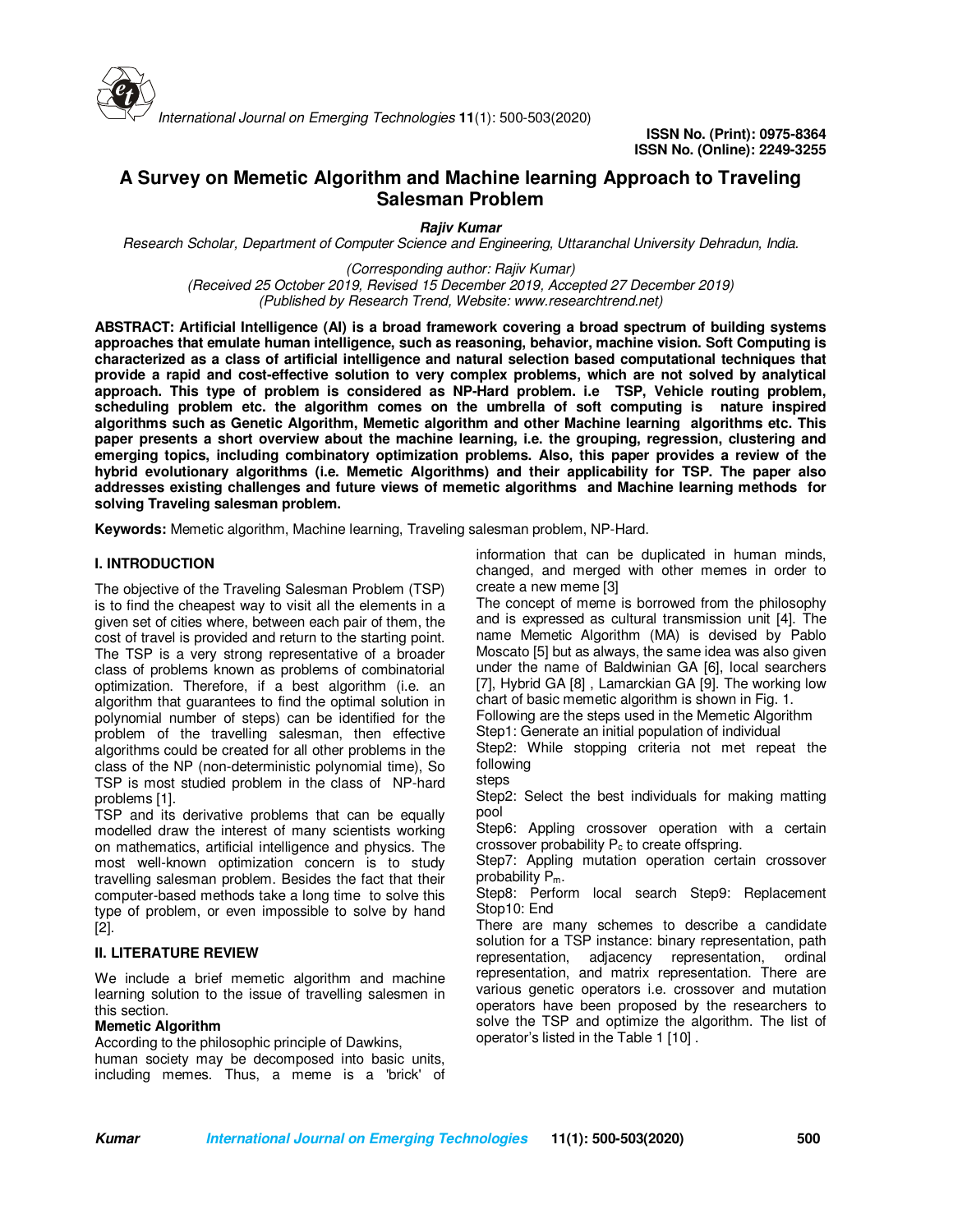

**Fig. 1.** Memetic Algorithm.

**Table 1: Various crossover and mutation operators used to solve the TSP [10].**

| <b>Alternating Position Crossover</b> | (1999) Larranaga, Kuijpers, Poza and Murga |
|---------------------------------------|--------------------------------------------|
| Cycle Crossover                       | (1987) Oliver, Smith and Holland           |
| <b>Distance Preserving Crossover</b>  | (1996) Freisbein and Merz                  |
| Edge Assembly Crossover               | (1997) Nagata and Kobayashi                |
| <b>Edge Recombination Crossover</b>   | (1989) Whitley, Timothy and Fuquay         |
| <b>Heuristic Crossover</b>            | (1987) Grefenstette                        |
| Inver-over Operator                   | (1998) Tao and Michalewicz                 |
| Maximal Preservative Crossover        | 1988) Mühlenbein, Schleuter and Krämer     |
| Position Based Crossover              | (1991) Syswerda                            |
| Order Crossover                       | (1985) Davis                               |
| Order Based Crossover                 | (1991) Syswerda                            |
| Partially mapped Crossover            | (1985) Goldberg and Lingle                 |
| <b>Voting Recombination Crossover</b> | (1989) Mühlenbein                          |
| <b>Displacement Mutation</b>          | (1992) Michalewicz                         |
| <b>Exchange Mutation</b>              | (1990) Banzhaf                             |
| <b>Insertion Mutation</b>             | (1988) Fogel                               |
| <b>Inversion Mutation</b>             | (1990) Fogel                               |
| <b>Scramble Mutation</b>              | (1991) Syswerda                            |
| Simple Inversion Mutation             | (1975) Holland                             |

### **Machine Learning**

Machine learning is about the creation of algorithms that enable a computer to learn. Learning does not actually require consciousness, but learning is a question of discovering statistics Regularity or other trends in the results. As a consequence, many machine learning algorithms can hardly resemble how humans would approach a learning specific or nonspecific task. However, learning algorithms may offer insight into the relative complexity of learning in various environments [11].

Types of popular machine learning algorithms include:

**— Supervised learning** - Where the algorithm produces a function that maps inputs to the desired outputs. The

classification problem is one of the standard formulations of the supervised learning task : a learner is expected to understand (to estimate the action of) a function that maps a variable to one of many groups by looking at a variety of function input-output instances.

**— Unsupervised learning** is a type of machine learning algorithm used to draw inferences from datasets consisting of input data without a labelled answer. The most popular unsupervised learning approach is cluster analysis, which is used for exploratory data analysis to identify secret trends or data clustering.

**— Reinforcement learning** Where the algorithm discovers a strategy on how to behave by watching the universe. Each behaviour has certain environmental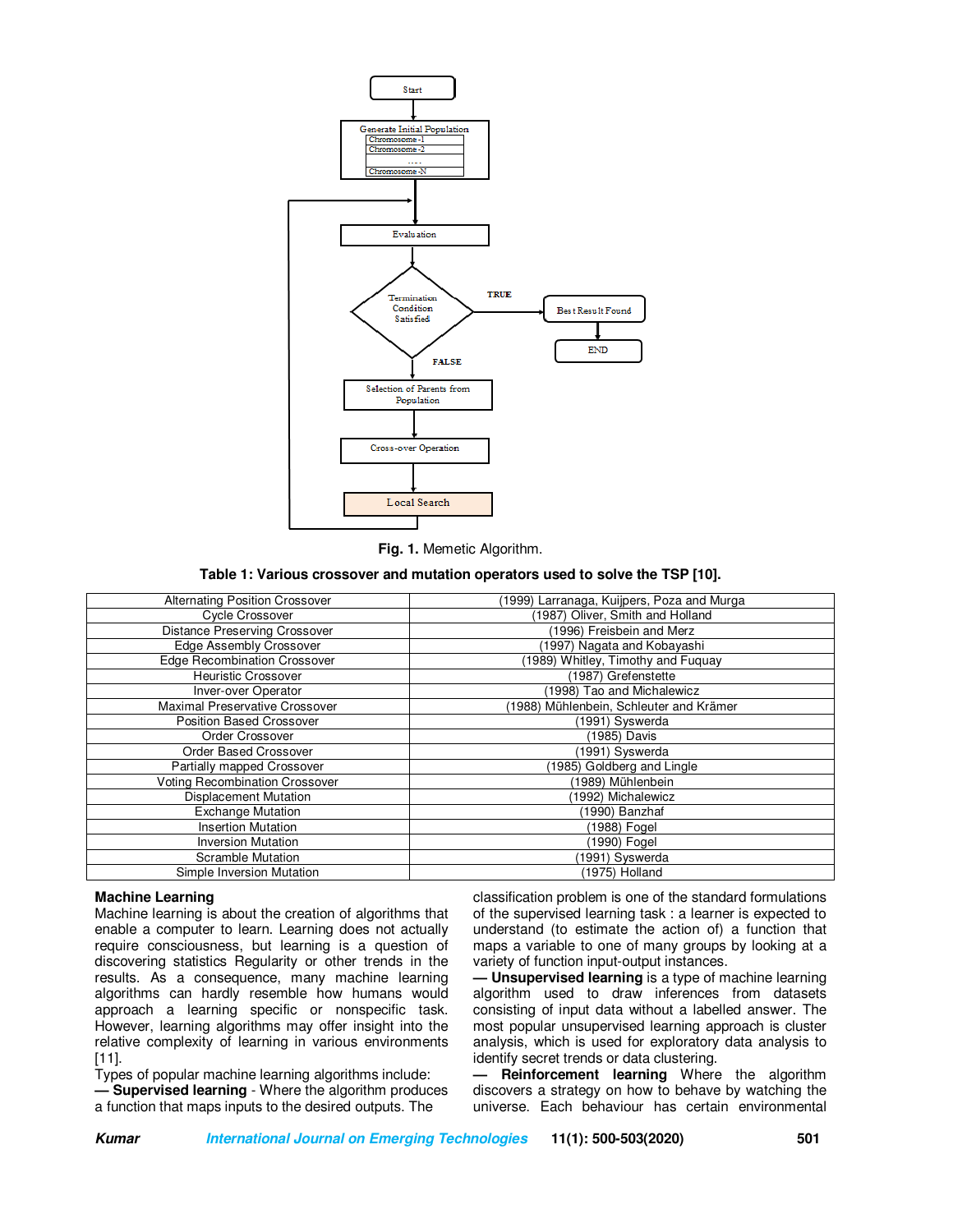effects, and the environment offers input that drives the learning algorithm.

Various other machine learning algorithms are also available, Such as Semi-supervised learning, Transduction, Learning to learn etc [11]. Fig. 2 shows the basic architecture of multilayer neural network which are used to develop to learn the system.







**Fig. 3.** Machine learning combine with Evolutionary algorithm.

The creation of ML approaches for the TSP has placed a strong emphasis on improving the learning process. The search process was only carried out using basic techniques, although there is a number of more refined search procedures in the literature, such as simulated annealing, tabu search, large neighbourhood search and many others [12].

Machine learning can be combined with the evolutionary algorithm to optimize the algorithm. Fig. 3 show the the

new approach of machine learning to solve the TSP problem. It creates a new type of memetic algorithm which get the advantages of machine learning. The search process will be guided by the machine learning approach.

### **III. CONCLUSION**

After a detailed study of the traveling salesman problem, memetic algorithms and machine algorithms. Machine learning and evolutionary algorithms were found to converge to create the effective memetic algorithm to solve the traveling salesperson problem. In order to solve a combinatorial problem such as TSP, scheduling and other routing problems the machine algorithm may be used to discover new facts. Machine learning algorithm will evaluate the historical knowledge of the evolutionary algorithm to enable the algorithm to determine whether to use the necessary genetic operators to solve the traveling salesmen problem.

## **IV. FUTURE SCOPE**

This paper allows one to think about the machine algorithms and investigate the strength of the evolutionary algorithm. This study can be expanded by designing an appropriate memetic algorithm focused on the approach of machine learning to solve the traveling salesman problem.

## **ACKNOWLEDGEMENTS**

I would also like to express my gratitude to the Uttaranchal University, Dehradun, India where I am writing this article.

**Conflict of Interest.** There is no conflict of interest, according to the authors. This work is being done at Uttaranchal University, Dehradun, India.

## **REFERENCES**

[1]. Földesi, P., & Botzheim, J. (2008). Solution for modified traveling salesman problem with variable cost matrix using bacterial evolutionary algorithm. *Acta Technica Jaurinensis*, *1*(2), 159-171.

[2]. Hacizade, U., & Kaya, I. (2018). Ga based traveling salesman problem solution and its application to transport routes optimization. *IFAC-PapersOnLine*, *51*(30), 620-625.

[3]. Neri, F., & Cotta, C. (2012). Memetic algorithms and memetic computing optimization: A literature review. *Swarm and Evolutionary Computation*, *2*, 1-14.

[4]. Neri, F., & Cotta, C. (2012). A primer on memetic algorithms. In *Handbook of Memetic Algorithms* (pp. 43- 52). Springer, Berlin, Heidelberg.

[5]. Moscato, P. (1989). On evolution, search, optimization, genetic algorithms and martial arts: Towards memetic algorithms. *Caltech concurrent computation program, C3P Report*, *826*.

[6]. Ku, K. W., & Mak, M. W. (1998). Empirical analysis of the factors that affect the Baldwin effect. In *International Conference on Parallel Problem Solving from Nature* (pp. 481-490). Springer, Berlin, Heidelberg.

[7]. Merz, P. (2006). Memetic algorithms for combinatorial optimization problems: fitness landscapes and effective search strategies.

[8]. He, L., & Mort, N. (2000). Hybrid genetic algorithms for telecommunications network back-up routeing. *BT Technology Journal*, *18*(4), 42-50.